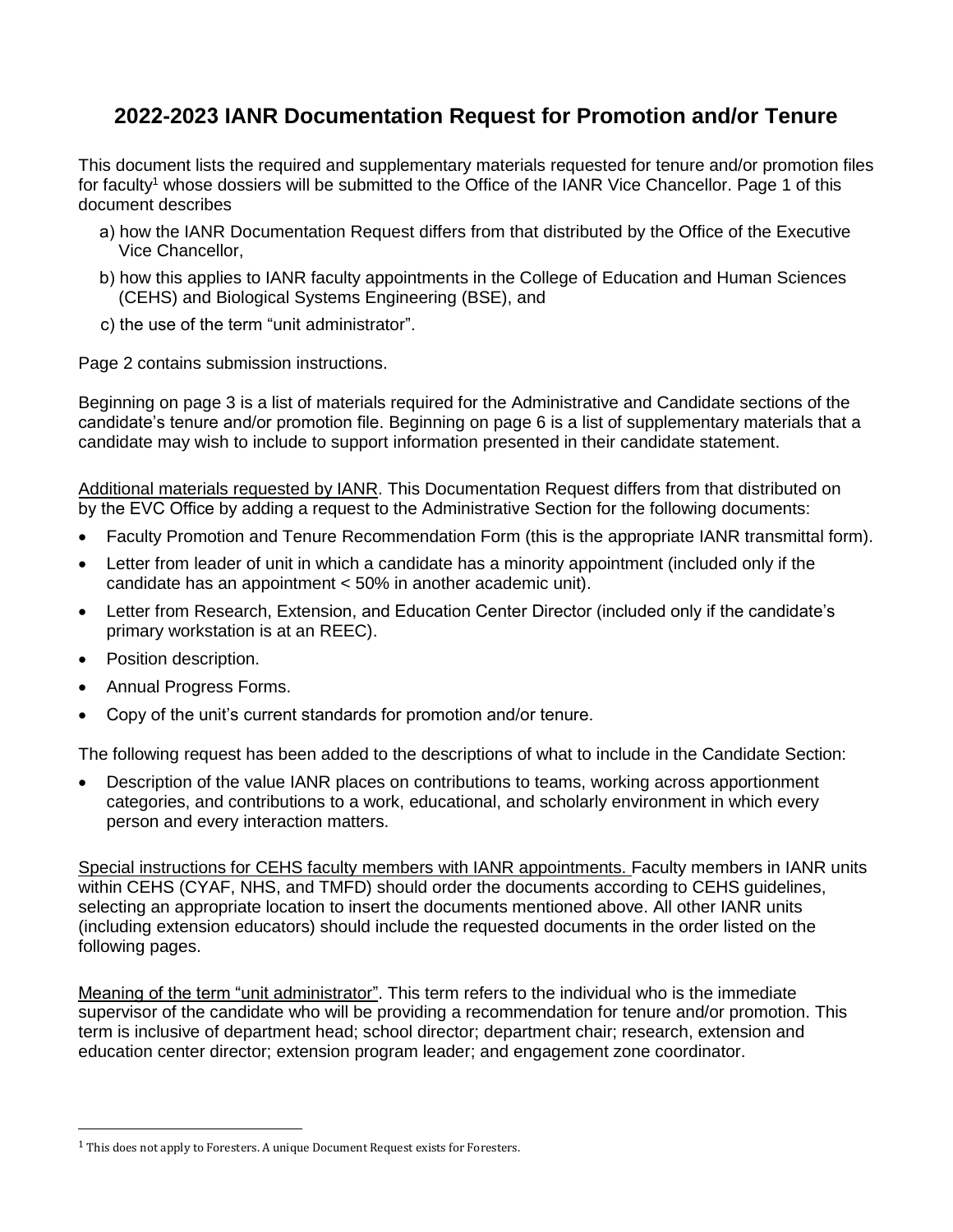**All materials must be compiled into a single PDF file and submitted electronically.** The entire dossier, including appendices, are to be submitted electronically as a single PDF file to the IANR Vice Chancellor's office by uploading the file to the sharepoint site at "UNL – IANR P&T" after unit reviews have been completed by no later than November 15, 2022. Original electronic documents must be used whenever possible, and scans of hard copy documents should be used only when necessary. The file must include "bookmarks" to mark the beginning of sections and major headings within sections (e.g., A, B, C, etc. below), with each bookmark representing the appropriate page, rather than a section cover sheet. Given construction of the dossier is shared between the candidate and the supervisor, candidates are encouraged to work with the supervisor (or designee) to ensure appropriateness and consistency.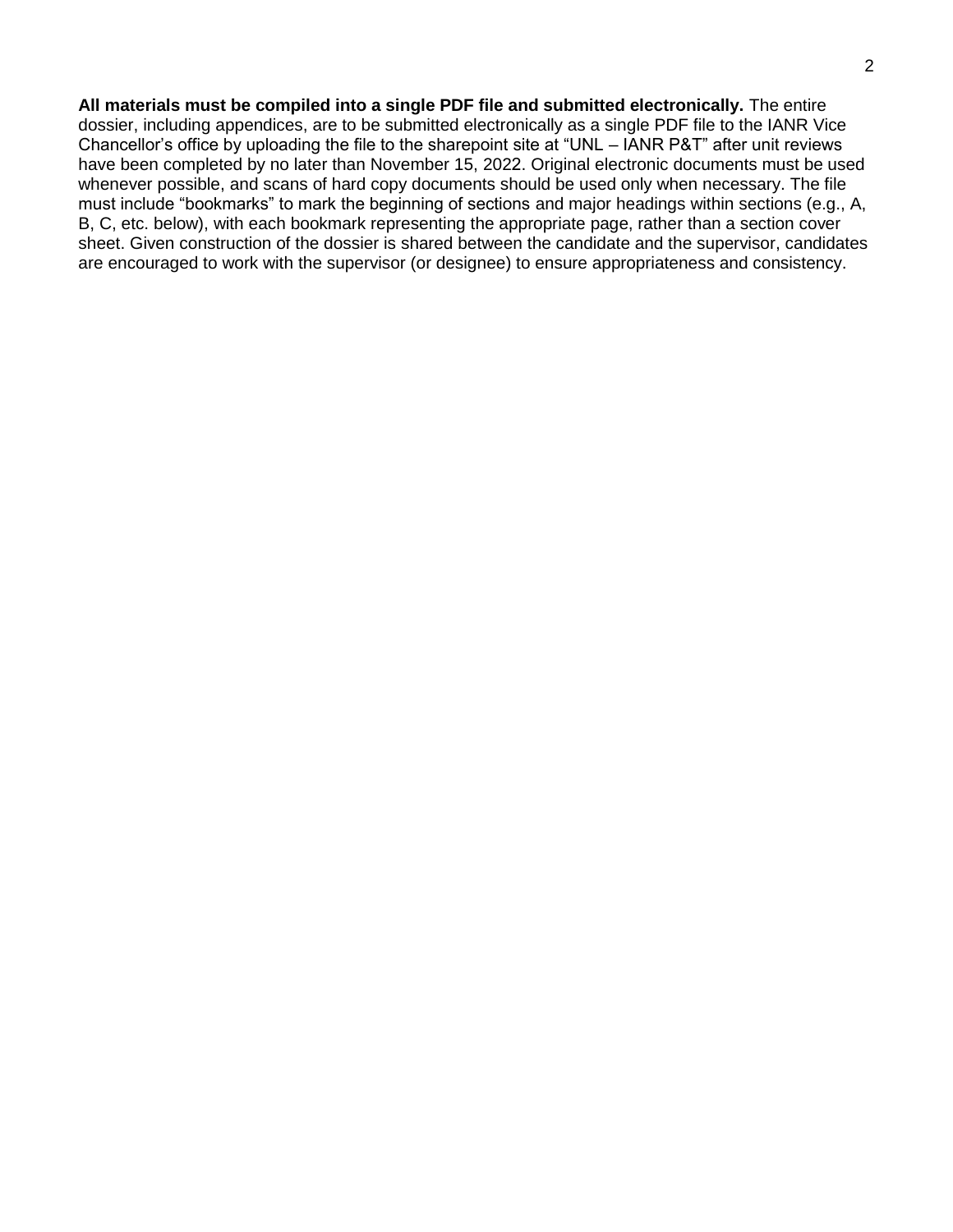## **I.** Administrative Section (material provided by appropriate administrative unit)<sup>2</sup>

- A. Faculty Promotion Tenure Recommendation Form
- B. Promotion and tenure internal e[valu](#page-2-0)ations<sup>3</sup>, as applicable, in this order:
	- 1. Letter from unit tenure and/or promotion committee
		- 2. Letter from unit administrator<sup>4</sup>
		- 3. Letter from college committee (if applicable)
		- 4. Letter fr[om](#page-2-1) dean(s)
- C. Internal reviews<sup>5</sup> as applicable, in this order
	- 1. Letter from leader of unit in which a candidate has a minority appointment (only if the candidate has an appointment of < 50% in another academic unit)
	- 2. Letter from Research, Extension, Education Center (REEC) Director (only if the candidate is a tenure-line faculty member whose primary work station is at an REEC)
- D. External reviews<sup>6</sup> as applicable<sup>7</sup>, in this order
	- 1. Peer review letters
	- 2. Candidate's waiver form
	- 3. Brief statement of how external reviewers were chosen, why they are well positioned to perform the review, their qualifications and their relationship to the candidate
	- 4. Example of a letter or email soliciting evaluation
- E. Position description<sup>8</sup>
- F. Letter of offer and, if one exists, accompanying Memorandum of Understanding(s).
- G. Letters of reappointment (if applicable)
- H. Annual evaluations and Annual Progress Forms (organize by year since last promotion starting with the oldest first)
- I. Teaching information (if applicable)
	- 1. Peer evaluation of teaching<sup>10</sup>
	- 2. Completed Course Listing and Evaluation Forms
- <span id="page-2-0"></span>J. Copy of unit's current promotion and/or tenure standards

<sup>2</sup> Although material to be contained in the administrative section are provided by the appropriate administrative unit, it is the candidate's

responsibility to ensure that this material is organized appropriately and that all the necessary elements are included. This may include place holders where confidential or sensitive information can be inserted.

<span id="page-2-1"></span> $3$  Each group or individual making a recommendation on the file must document reasons for the recommendation. In particular, it is not sufficient for documentation of the faculty vote and reasons for that vote to appear only in the administrator's letter.

<sup>4</sup> For tenure-line faculty members the unit administrator is always the head or director of the tenure initiating unit. For extension educators, the unit administrator may be a department head/school director, engagement zone coordinator, or program leader. In rare instances, a dean or director may be the unit administrator for practice and research faculty.

<sup>&</sup>lt;sup>5</sup> These reviews should identify the contribution the candidate is making to the unit or REEC but should stop short of recommending promotion and/or tenure.

 $6$  External evaluations should be requested from faculty members at comparable R1 universities. Due to the unique nature of the expertise and work expectations of some IANR faculty members, especially many who have non-tenure line positions, unit leaders and P&T chairs may need to solicit letters from individuals who are not associated with R1 universities in order to receive valid assessments of the quality of the candidate's outcomes and impacts. These exceptions should be discussed with and approved by the cognizant IANR dean or IANR AVC before letters are requested. Every effort should be made to secure at least one external evaluation from a faculty member at a comparable R1 university. External evaluators must hold the rank at or above that being sought. External evaluators should be asked to review the candidate's file to provide an assessment of the candidate's work and potential for future scholarship. They should not be asked to determine whether the person should be promoted and/or tenured.

 $7$  Promotion materials for extension educators and foresters do not require external letters of review. External letters for professor of practice, extension professor, and research faculty are recommended but not required for advancement from Assistant to Associate Professor. External letters are required for advancement to Professor.

<sup>8</sup> Include a copy of the current position description. If the position has changed since the last promotion or if the appointment has changed, also include the previous position description(s) and/or apportionment following your current position description and/or apportionment.

 $10$  For faculty members with CASNR teaching appointments, the CASNR guidelines for continuous improvement of teaching should be followed and documented. Se[e casnr.unl.edu/teaching-improvement-reflection.](https://casnr.unl.edu/teaching-improvement-reflection) The Peer Evaluation of Teaching document inserted into the Administrative Section may be an evaluative summary of an observation of teaching by a peer or a peer's summary of teaching improvement in response to the continuous improvement of teaching plan. If the latter, the peer should make appropriate reference to the continuous improvement of teaching plan.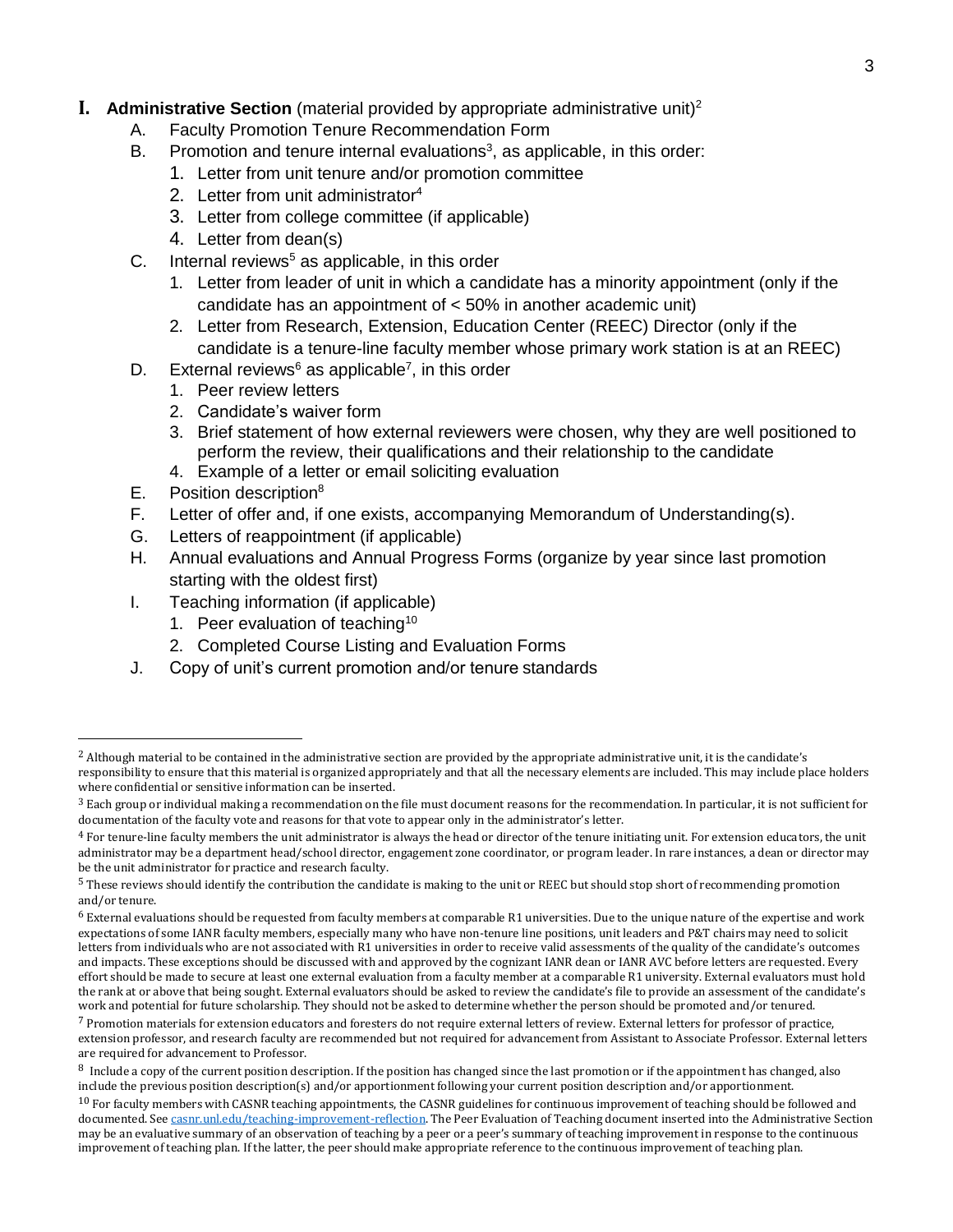## **II. Candidate Section** (to be prepared by candidate)

- A. **Candidate's Letter of Intent**—letter from candidate to unit administrator and/or P&T/P committee chair informing them of the intent to apply for promotion and/or tenure.
- B. **Curriculum Vitae** (clearly note refereed or juried works and extent of contributions if collaborative works) **or Resume** (for Extension Educators, Foresters, and others for whom a CV is not appropriate.)
- C. **Candidate Statement** identifying that portion of the candidate's work that in the candidate's judgment represents their most significant accomplishments, explains why they think these accomplishments are significant, and points out what the impact has been and will be. This statement should be written and evaluated in light of the candidate's unique apportionment, work responsibilities, and expectations. This statement should reference supporting materials in the Appendices, should be at most 15 pages, and should address all areas of the candidate's apportionment and responsibilities as identified in their position description. A candidate may also present relevant meaningful contributions that may not be reflected by their apportionment or position description. However, the candidate must give sufficient attention to each portion of their apportionment. As a guideline, the proportion of the narrative should approximately match the proportion of the apportionment. For example, a faculty member with an apportionment of 40% teaching, 40% research, and 20% Extension would devote approximately 40% of the narrative about teaching accomplishments, 40% about research accomplishments, and 20% about accomplishments in Extension. Faculty members should adjust this guideline based on their own apportionment.
	- 1. Teaching and Learning: Goals, programming, and evidence of impact on student success (must be included if candidate's apportionment includes teaching). Candidates should reference and discuss their continuous improvement of teaching plan (See [casnr.unl.edu/teaching-improvement-reflection\)](https://casnr.unl.edu/teaching-improvement-reflection) and their progress toward teaching goals identified in that plan. The continuous improvement of teaching plan could be included within the candidate statement or within the appendices.
		- a) Some faculty (e.g., Professor of Practice) may be expected to make unique contributions to units' teaching efforts. This may include variable course assignments. In their candidate statement, these individuals may include an explanation of the uniqueness of their position and how their contributions address the past, present, and future needs of the unit. All candidates should describe how their contributions align with their position description.
	- 2. Research/Creative Activity goals, achievements, significance and impact (must be included if candidate's apportionment includes research/creative activity).
		- a) Research faculty members (non-tenure line) may have responsibilities and expectations that often differ from that of tenure-line faculty members with apportionments in research. The candidate statement should clearly reflect the unique expectations of the position, how the person is demonstrating research excellence in light of those expectations, and the relevance and significance of their unique contributions. All candidates should describe how their contributions align with their position description.
	- 3. Extension goals, achievements, significance and impact (must be included if candidate's apportionment includes extension).
		- Extension Professor and Extension Educator faculty members are expected to make unique contributions to extension efforts. In their candidate statement, these individuals may include an explanation of the uniqueness of their position and how their contributions address the past, present, and future needs of Extension. All candidates should describe how their contributions align with their position description. Accomplishments include the outcomes, products and impacts. Documentation of accomplishments should be in the following focus areas: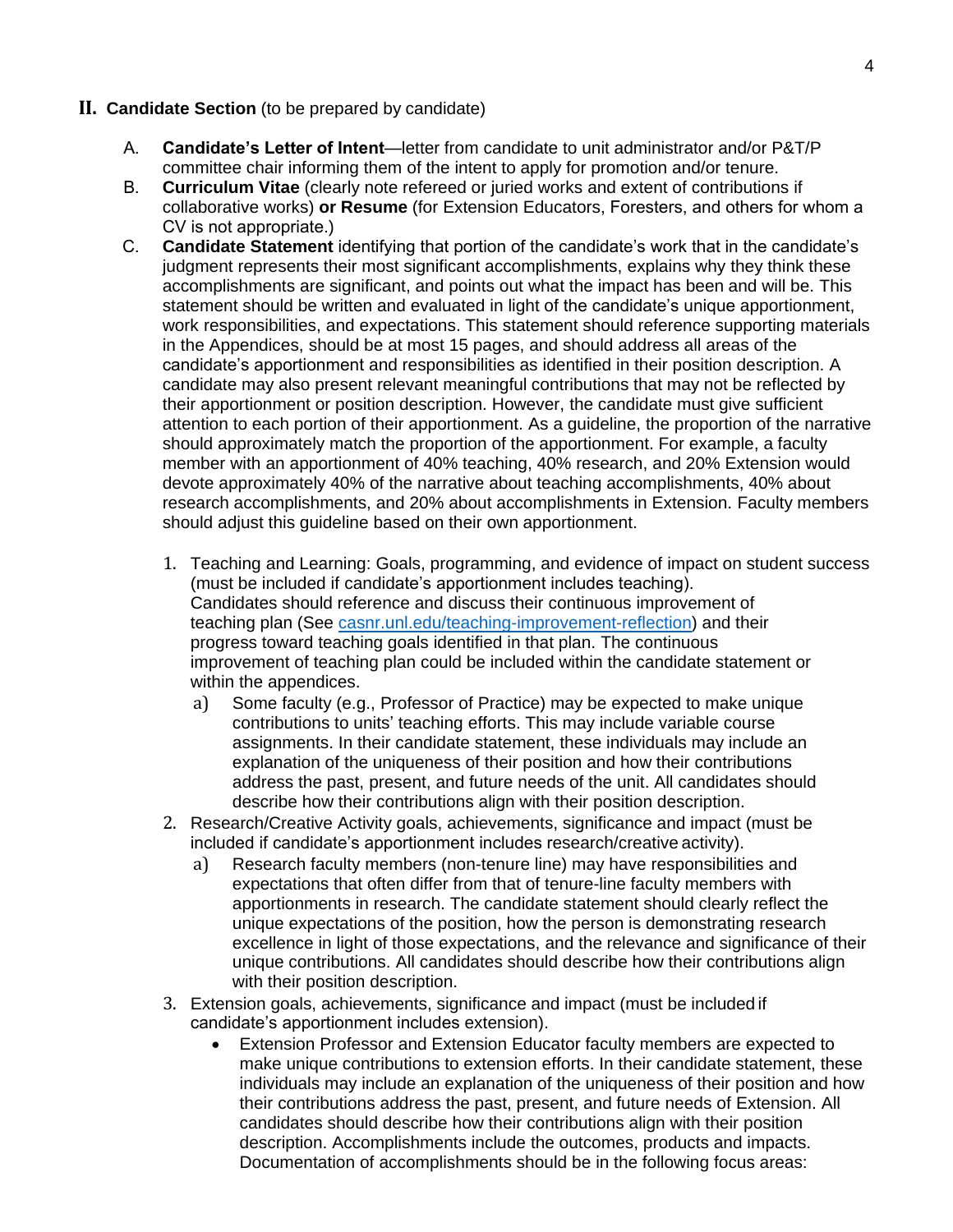- o Issue based team(s).
- o Interest group.
- o Any other significant team and/or focus area(s).

Candidates should document their specific role and contributions to team accomplishments and programming.

- 4. Service goals, achievements, significance, impact at the department, college, university, professional and community levels (must be included if candidate's apportionment includes service).
- 5. Administration goals, achievements, significance, and impact (must be included if candidate's apportionment includes administration)

For many IANR faculty members, a clear distinction between research, extension, and teaching often does not exist (e.g., a candidate's research informing and contributing to their extension programming and visa versa). If this is the case, candidates do not need to compartmentalize their contributions in each of these areas. Some candidates may find that discussing their contributions across multiple areas of work responsibility is a more accurate representation of how they approach their work, fulfill their apportionment responsibilities, and describe the impact of their accomplishments and contributions. However, it should be clear to the reader that they have accomplishments and impacts in all areas of their work responsibility commensurate with the proportion of apportionment in each of these areas.

#### Team Contributions

IANR values both individual contributions/accomplishments and contributions to teams. If candidates contribute to teams, they should be clear in their description of these contributions, the expertise they bring to bear, and how that expertise has contributed to team-based accomplishments. See [https://ard.unl.edu/team-science-resources-0.](https://ard.unl.edu/team-science-resources-0) These contributions should be documented within appropriate sections of their candidate statement and appendices.

#### Contributions to Diversity, Equity and Inclusion Goals

IANR places a high priority on creating and nurturing environments (e.g., educational, extension, research, scholarship, disciplinary) in which each person and every interaction matters (see [https://ianr.unl.edu/diversity\)](https://ianr.unl.edu/diversity). We recognize that when we value diversity and equity through inclusive practices all are elevated through creativity, innovation, and a sense of belonging. Achieving a welcoming and inclusive environment is everyone's responsibility. We expect all our faculty members, regardless of job responsibility and apportionment, to contribute to achieving a welcoming atmosphere and inclusive environment. Faculty members who have made significant contributions in this regard should feel free to document those contributions through their candidate statements and appendices. Documenting these contributions does not take the place of, nor should it distract from documenting expected achievements in other areas of job responsibility. However, they are accomplishments that can and should be acknowledged. That said, not documenting contributions in these areas will not negatively impact the recommendation for tenure and/or promotion. For those who chose to document their contributions to a welcoming and inclusive environment, they may do so by integrating these descriptions within the discussion of accomplishments related to teaching, research/creative activity, extension, and service, and/or under a separate heading. If the latter is chosen, it should be kept to a brief statement of no more than a paragraph or two occupying a page or less of the overall candidate statement. This could include a description of the candidate's philosophy/approach, efforts, contributions, and/or accomplishments related to diversity and inclusive excellence.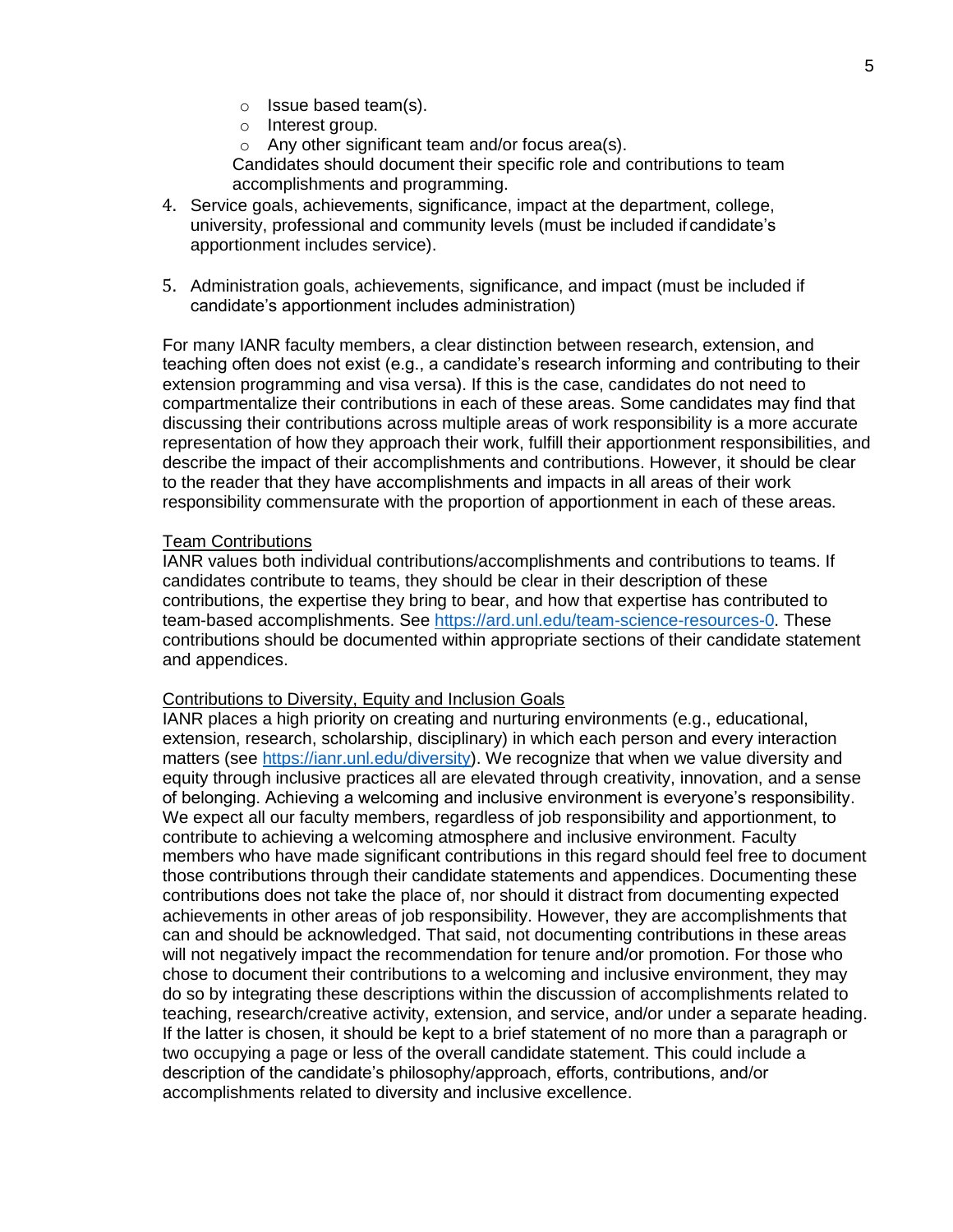### **Appendices** (to be prepared by candidate)

The appendices provide material and documentation that supports information included in the Candidate Section. New or unique information should not be introduced and included in the appendices. Candidates should only include:

- Significant and relevant information
- Information referred to in the Candidate Section
- Information required by the administrative unit and/or Institute/college.

The following are lists of examples of supporting materials that may be included in the appendices. There is no expectation that these lists are inclusive of everything that may be relevant to the candidate's file, nor that every item listed as an example be included in an appendix. Candidates should make judgments about the relevance and significance of the material to include in the appendices in light of the supporting documentation they feel they need to present to support, provide evidence for, and documentation of the information they have presented in the Candidate Section.

Caution: Overwhelming reviewers with irrelevant materials or materials that are only loosely connected to that which is presented in the Candidate Section makes it more difficult to determine the quality of the outcomes, the significance of the contributions, and the importance of the impacts.

- A. Possible examples of supporting evidence for the quality and effectiveness of teaching:
	- 1. Continuous Improvement of Teaching plan
	- 2. Student evaluations
	- 3. Course portfolio
	- 4. Number of undergraduate advisees
	- 5. Curriculum/course development
	- 6. Student achievement/outcomes
	- 7. Number of graduate student advisees
	- 8. Number of graduate student committees
	- 9. Evidence of innovative practices in your teaching
	- 10. Listing and description of teaching awards and recognitions
	- 11.Evidence of contributions to diversity and inclusion in your teaching
	- 12.International educational activity
	- 13.SOTL activities (Scholarship of Teaching and Learning)
- B. Possible examples of supporting evidence of the quality of research, scholarly, professional, and creative activity:
	- 1. Publications (including electronic)
	- 2. Performances/exhibitions
	- 3. Reviews
	- 4. Citations
	- 5. International activity
	- 6. Listing and description of awards and recognitions
	- 7. Evidence of contributions to diversity and inclusion in your research
	- 8. Funded grant proposals